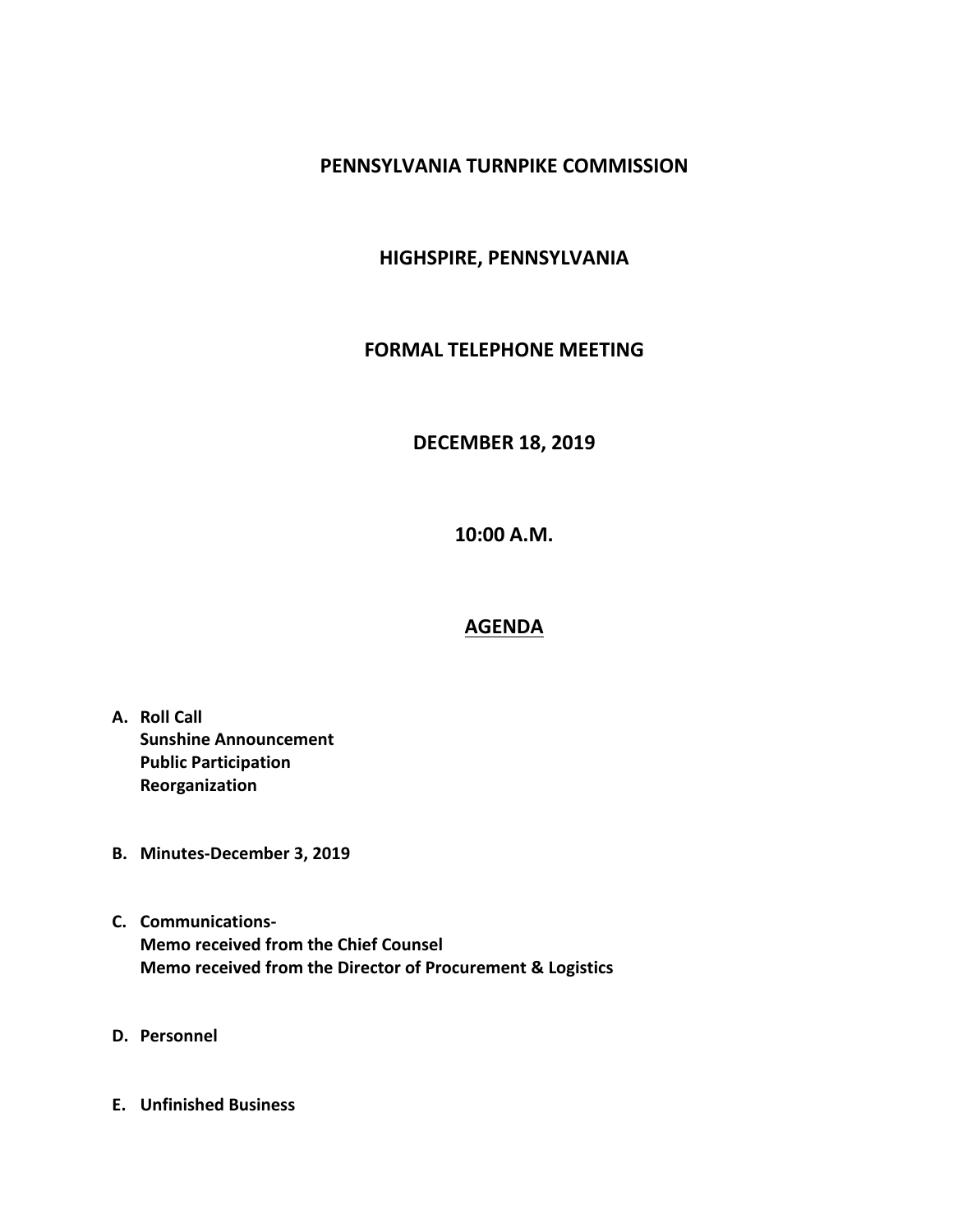- **1. Approve payment of the invoice to ACE, through our broker AON, for a total amount of \$17,929.00, which represents the premium for the Owner Controlled Insurance Program (OCIP) for the Southern Beltway, US 22 to I-79 (through June 17, 2020).**
- **2. Approve the negotiation and execution of the Work Orders and Agreements for the items listed in memos "a" through "d":**
	- **a. Two Work Orders under our Programmatic Agreement with First Pennsylvania Resource, LLC, to supply wetland mitigation credits (required by the U.S. Army Corps of Engineers and the PA DEP), for mitigation shortages on two Commission roadway projects (Allegheny River Bridge at 0.99 acres shortage and the total reconstruction from MP 40.00 to MP 48.00 at 0.60 acres shortage); at a not-to-exceed amount of \$80,000.00 per acre of wetland credit; and authorize execution of the required Release of the previously-recorded Conservation Easement;**
	- **b. Reimbursement Agreement with Duquesne Light Company for Duquesne Light to procure the materials for the relocation of several Duquesne Light facilities necessary for the construction of Sections A, B and C of the Mon/Fayette Expressway; at a not-to-exceed amount of \$15,895,000.00;**
	- **c. REMOVED FROM AGENDA. Agreement with Netflix Production, LLC (Netflix) for the purpose of permitting Netflix access to and filming of a movie at the Gateway Interchange; and reimbursing the Commission's costs for providing traffic control and support during said filming;**
	- **d. Settlement Agreement and Release with William R. and Joann C. Andrews & Silver Creek Nursery; approve the settlement and authorize the appropriate officials to execute necessary documents.**
- **3. Approve the Right-of-Way Requests for the items listed in memos "a" through "g":**
	- **a. Approve the plans entitled, "Drawings for Acquisition of Right-of-Way for Contract No. T-238.09S001-4, replacement of Bridge No. EB-117 at Milepost 238.09 in Cumberland County from STA 612+00 to Sta 628+84.00", as prepared and approved by the Engineering Department;**
	- **b. Acquisition of Right-of-Way #4021-G (Tressler Lutheran Services, Successor in interest by merger to Lutheran Social Services-Central Penn Region, n/k/a Diakon Lutheran Social Ministries), a partial take parcel necessary for construction of Bridge EB-311 by authorizing payment of \$9,000.00 representing fair market value to Diakon Lutheran Social Ministries; authorize appropriate Commission officials to execute the Temporary Construction Easement and other documents that may be required for closing; authorize the payment of additional statutory damages as calculated by the Right-of-Way Administrator and approved by the Chief Counsel; and payment of fair market value to the property owner is contingent upon the delivery of an executed Temporary Construction Easement as approved by the Legal Department;**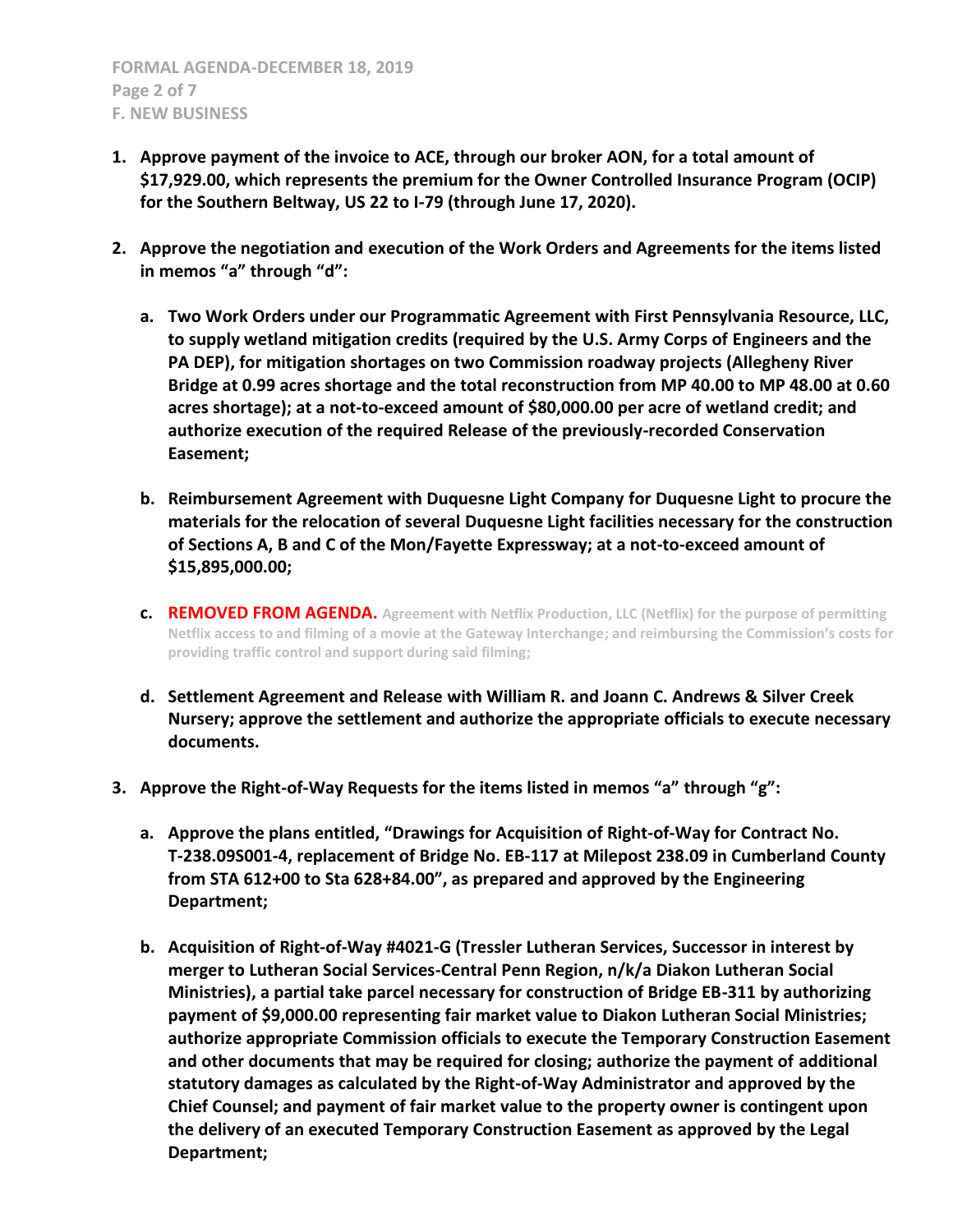- **c. Acquisition of Right-of-Way #3382-I2 (Michael E. and Susan C. Ryder), a total take parcel necessary for the expansion of the New Cumberland maintenance facility, by authorizing payment of \$175,382.98 representing fair market value and pro-rated taxes to Michael E. and Susan C. Ryder; authorize the appropriate Commission officials to execute the Agreement of Sale and other documents that may be required for closing; authorize the payment of additional statutory damages as calculated by the Right-of-Way Administrator and approved by the Chief Counsel; and payment of fair market value to the property owners is contingent upon the delivery of a deed as prepared by the Legal Department;**
- **d. Acquisition of Right-of-Way #14S282 (Oakhurst Management, Inc.), a total take parcel necessary for construction of the Mon/Fayette Expressway, Rt. 51 to I-376, by authorizing payment of \$66,425.42 representing fair market value, pro-rated taxes and recording fees to Universal Settlement Services of Pennsylvania, LLC, escrow agent; authorize the appropriate Commission officials to execute the Agreement of Sale and other documents that may be required for closing; authorize the payment of additional statutory damages as calculated by the Right-of-Way Administrator and approved by the Chief Counsel. Payment of fair market value to the property owner is contingent upon the delivery of a deed as prepared by the Legal Department;**
- **e. Acquisition of Right-of-Way #6402-B (Nancy O. Brown), a partial take parcel necessary for the total reconstruction project from MP A20.00 to MP A30.00 by authorizing payment of \$89,056.30 representing estimated just compensation and statutory delay damages to Nancy O. Brown; and authorize the payment of additional statutory damages as calculated by the Right-of-Way Administrator and approved by the Chief Counsel;**
- **f. Acquisition of Right-of-Way #14081-D1 (Andrew J. and Amanda D. Roth), a total take parcel necessary for the total reconstruction project from MP 49.00 to MP 53.00 by authorizing payment of \$116,596.84 representing fair market value, pro-rated taxes and recording fees to Tri-State Paralegal Service, LLC, escrow agent; authorize the appropriate Commission officials to execute the Agreement of Sale and other documents that may be required for closing; authorize the payment of additional statutory damages as calculated by the Right-of-Way Administrator and approved by the Chief Counsel; and payment of fair market value to the property owners is contingent upon the delivery of a deed as prepared by the Legal Department;**
- **g. Acquisition of Right-of-Way #14S287 and Right-of-Way #14S291 (Robert W. and Christa E. Wilson), total take parcels necessary for construction of the Mon/Fayette Expressway, Rt. 51 to I-376, by authorizing payment of \$685,239.73 representing fair market value, pro-rated taxes, recording fees to Babst Calland Clements & Zomir, PC, escrow agent; also authorize payment of \$70,335.00 representing personal property loss damages to Robert W. and Christa E. Wilson; authorize the appropriate Commission officials to execute the Agreement of Sale and other documents that may be required for closing; and payment of fair market value to the property owners is contingent upon the delivery of a deed as prepared by the Legal Department.**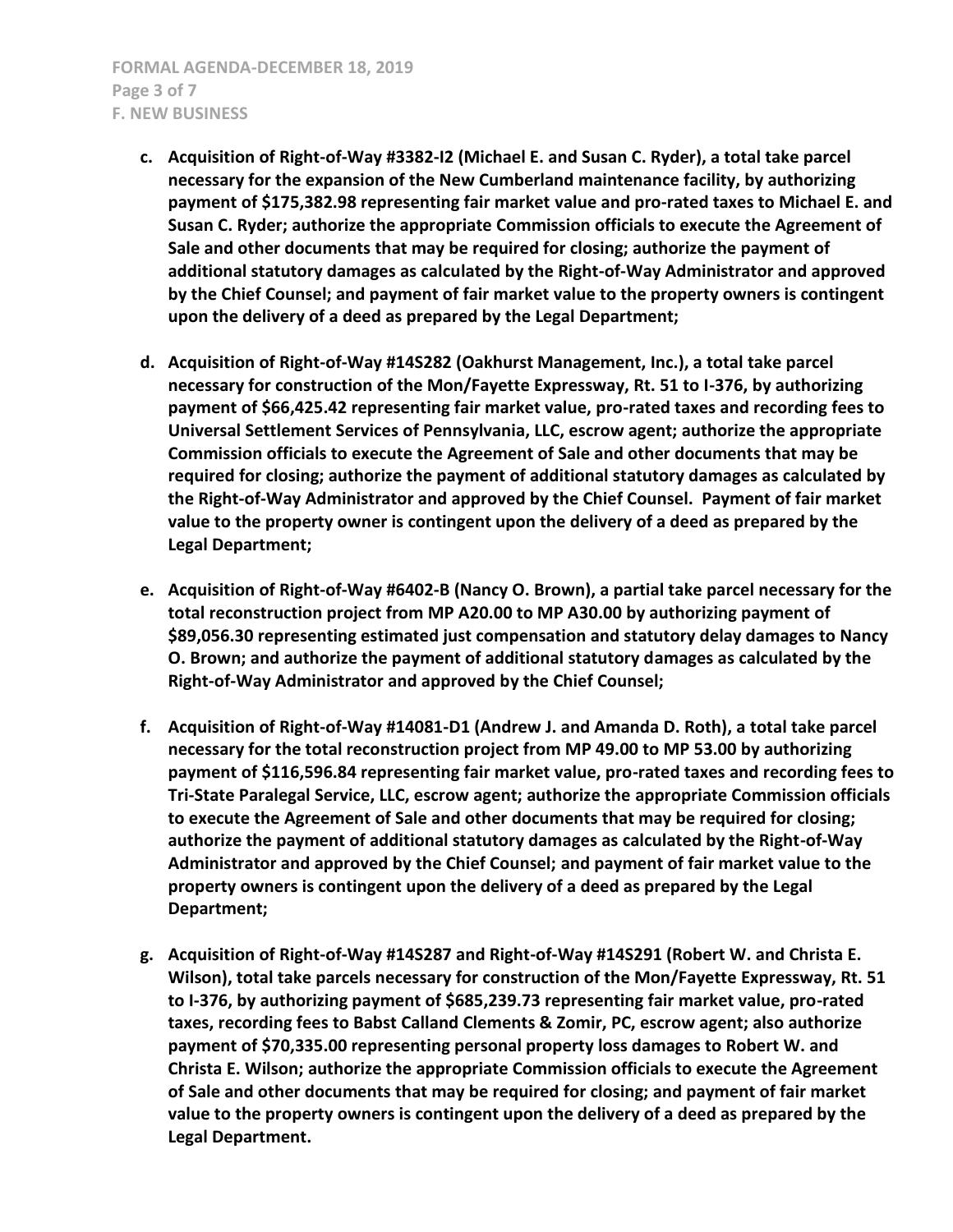- **4. Approve the negotiation and execution of the Supplemental Agreements for the items listed in memos "a" and "b":**
	- **a. Supplement #1 for design management services for the Mon/Fayette Expressway with HDR, Inc., for an increase of \$7,700,000.00 for continued service through bidding of the S.R. 51 to S.R. 837 section of the Mon/Fayette Expressway; for a revised not-to-exceed amount of \$27,700,000.00;**
	- **b. Supplement #1 for design services for the total reconstruction project from MP 308.00 to MP 312.00 with Gannett Fleming, Inc., for an increase of \$5,000,000.00 to complete the final design; for a revised not-to-exceed amount of \$17,000,000.00.**
- **5. Approve the Award of Bids and Issue Purchase Orders for the items listed in memos "a" through "j":**
	- **a. Diesel motor fuel and heating/emergency generator fuel, exercising the option to renew the agreements for an additional year (January 1, 2020 - December 31, 2020):**

| <b>Petroleum Traders</b>      | \$203,000.00  |
|-------------------------------|---------------|
| <b>Glassmere Fuel Service</b> | 33,000.00     |
| <b>Talley Petroleum</b>       | 60,000.00     |
| PAPCO, Inc.                   | 310,000.00    |
| <b>Naughton Energy Corp.</b>  | 50,000.00     |
| <b>Mansfield Oil Co.</b>      | $-152,000.00$ |
| Riggins, Inc.                 | 0.00          |
| <b>TOTAL RENEWAL:</b>         | \$504,000.00  |

**b. Mower parts, exercising the option to renew the agreements for an additional year (January 1, 2020 - December 31, 2020): Cherry Valley Tractor \$ 87,000.00 Lacal Equipment, Inc. 12,000.00**

| Latar Lyurphicht, Int.         | TT,UUU.UU    |
|--------------------------------|--------------|
| <b>Messicks Farm Equipment</b> | 2,000.00     |
| <b>TOTAL RENEWAL:</b>          | \$101,000.00 |

**c. Three (3) Scorpion truck mounted attenuators with arrow boards, utilizing the Commonwealth's contract with Traffix Devices, Inc.; at a total award of \$109,278.36;**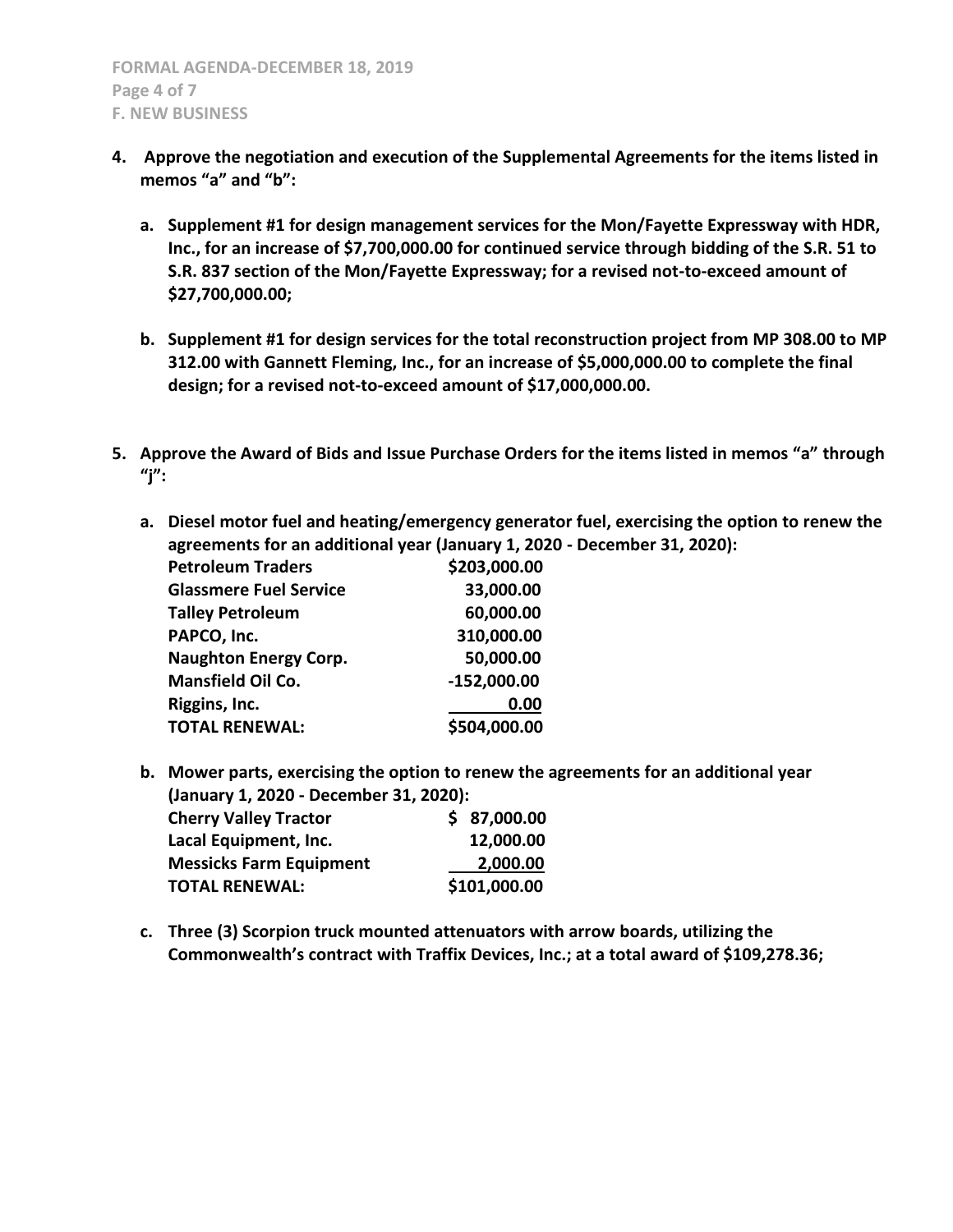**d. Facilities contracts for capital replacement, upgrade and repair services (January 1, 2020 – December 31, 2021), to the lowest responsive and responsible bidders; and approval for staff movement of funds between contracts as needed during the contract term: ELECTRICAL**

| \$2,500,000.00    | District 1        |
|-------------------|-------------------|
| 250,000.00        | <b>District 2</b> |
| 150,000.00        | <b>District 3</b> |
| 350,000.00        | <b>District 4</b> |
| 200,000.00        | <b>District 5</b> |
| \$3,450,000.00    |                   |
|                   |                   |
| \$4,500,000.00    | District 1        |
| 2,700,000.00      | <b>District 2</b> |
| 700,000.00        | <b>District 3</b> |
| 1,350,000.00      | <b>District 4</b> |
| 1,200,000.00      | <b>District 5</b> |
| \$10,450,000.00   |                   |
|                   |                   |
| \$5,000,000.00    | District 1        |
| 2,000,000.00      | <b>District 2</b> |
| 4,000,000.00      | <b>District 3</b> |
| 5,000,000.00      | <b>District 4</b> |
| 2,000,000.00      | <b>District 5</b> |
| \$18,000,000.00   |                   |
|                   |                   |
| \$.<br>650,000.00 | District 1        |
| 650,000.00        | <b>District 2</b> |
| (will be re-bid)  | <b>District 3</b> |
| 300,000.00        | <b>District 4</b> |
| 300,000.00        | <b>District 5</b> |
| \$1,900,000.00    |                   |
|                   |                   |
| \$1,400,000.00    | <b>District 1</b> |
| 600,000.00        | <b>District 2</b> |
| 200,000.00        | <b>District 3</b> |
| 600,000.00        | <b>District 4</b> |
| 350,000.00        | <b>District 5</b> |
| \$3,150,000.00    |                   |
| \$36,950,000.00   |                   |
|                   |                   |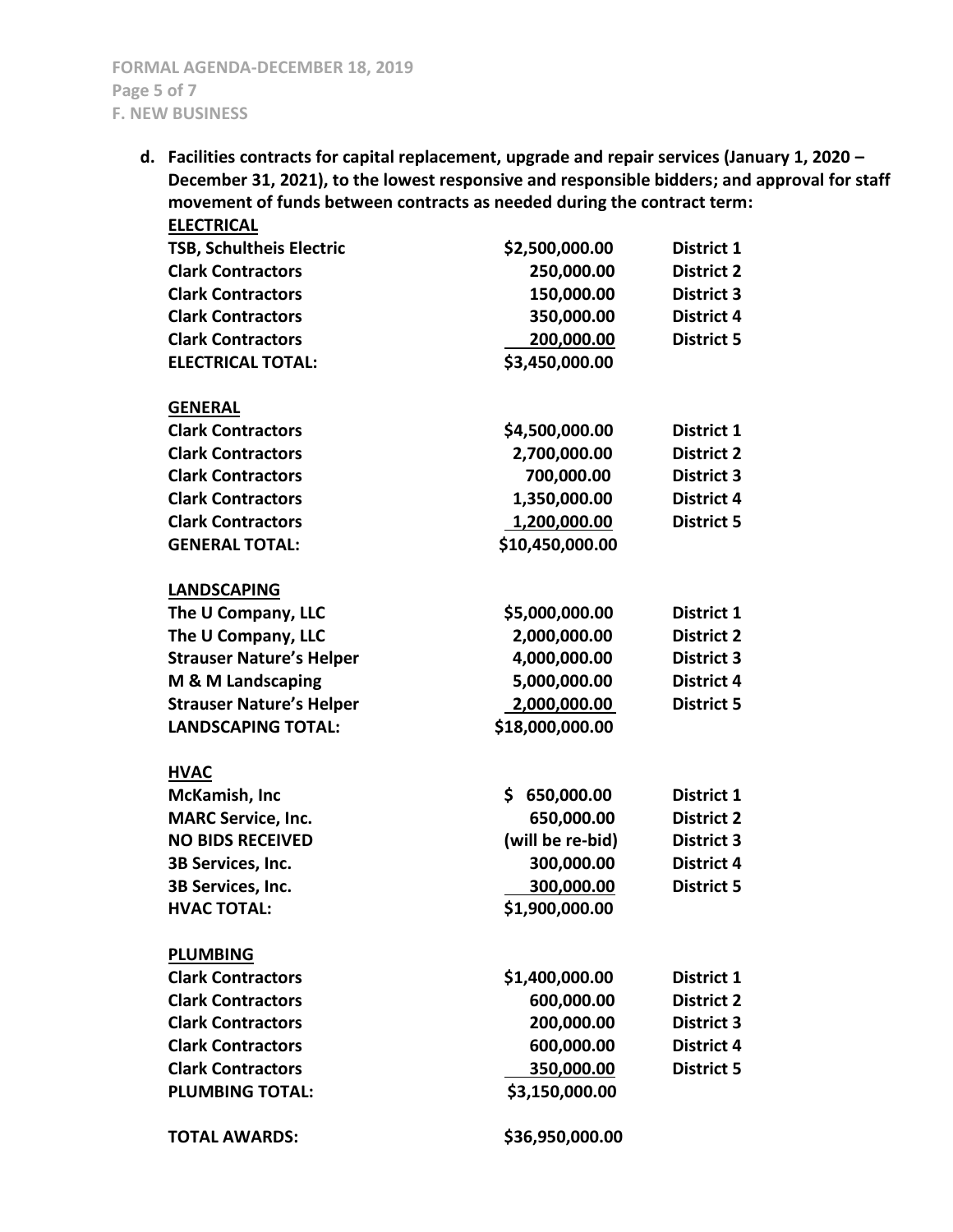- **e. Maintenance, service and repair of generators in Districts 1 & 2 (January 2, 2020 -November 30, 2022), to the lowest responsive and responsible bidder, Premium Power Services, LLC; at a total award of \$500,545.00;**
- **f. Maintenance, service and repair of generators in Districts 3, 4 & 5 (January 2, 2020 - November 30, 2022), to the lowest responsive and responsible bidder, Premium Power Services, LLC; at a total award of \$564,200.00;**
- **g. Generator/ATS replacements systemwide (phase two), utilizing the Commonwealth's contract with Premium Power Services; at a total award of \$538,231.00;**
- **h. Gradall hydraulic excavator, utilizing the Commonwealth's contract with Highway Equipment & Supply Co.; at a total award of \$463,464.00;**
- **i. Inspection and testing of fire alarm and sprinkler systems, exercising the option to renew the agreements for an additional year (January 1, 2020 – December 31, 2021): Siemens Industry, Inc. \$250,000.00 Kistler O'Brien Fire 50,000.00 TOTAL RENEWAL: \$300,000.00**

**j. Trash and refuse removal services, exercising the option to renew the agreements for an additional year (January 1, 2020 – December 31, 2020):**

| <b>Waste Management of PA</b>            | \$102,000.00 | District 1        |
|------------------------------------------|--------------|-------------------|
| <b>Weavers Sanitation Services, Inc.</b> | 57,000.00    | <b>District 2</b> |
| <b>Republic Services of PA</b>           | 53,000.00    | <b>District 3</b> |
| <b>Waste Management of PA</b>            | 70,000.00    | <b>District 4</b> |
| <b>Waste Management of PA</b>            | 41,000.00    | <b>District 5</b> |
| <b>TOTAL RENEWAL:</b>                    | \$323,000.00 |                   |
|                                          |              |                   |

- **6. Approve the Award of Contracts for the items listed in memos "a" and "b":**
	- **a. Contract #A-037.50T001-3-04 for the replacement of Bridge NB-202 at MP A40.13, to the lowest responsive and responsible bidder, Deblin, Inc.; at a not-to-exceed amount of \$5,772,620.14 and a contingency of \$200,000.00;**
	- **b. Contract #T-053.00T001-3-04 for the replacement of Bridge WB-456 at MP 54.95, to the lowest responsive and responsible bidder, Plum Contracting, Inc.; at a not-to-exceed amount of \$11,239,988.26 and a contingency of \$500,000.00.**